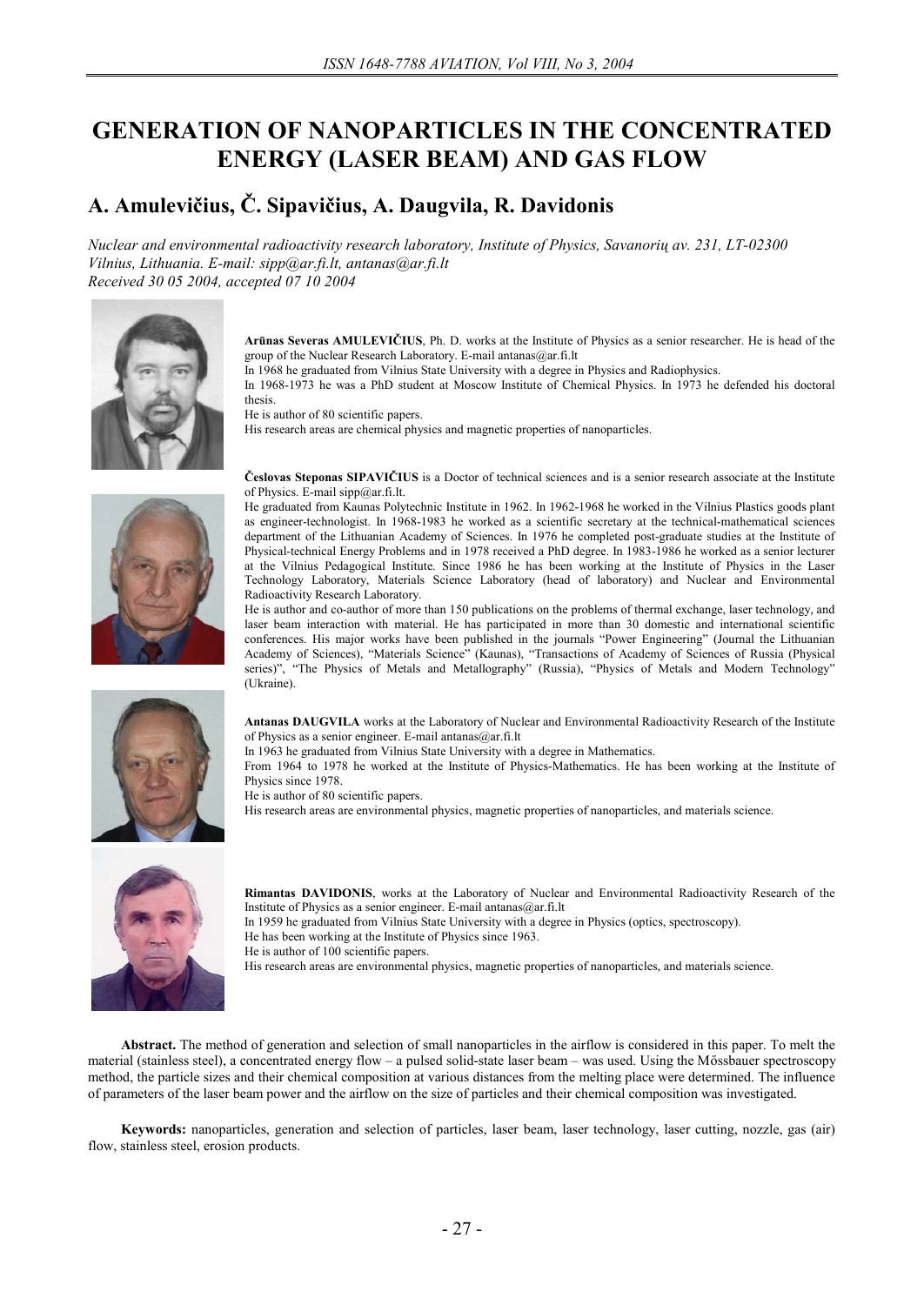## **Introduction**

Production of micro dispersive material or nanoparticles is a technically complicated and economically expensive process. The aim of this work is to consider and propose a method of production and selection of small particles of stainless steel using laser beam power. The idea is based on the fact that particles of a desirable size and chemical composition can be generated from the laser cutting erosion products in the airflow. The laser beam is used as the concentrated energy source that destroys the material, and the airflow activates the erosion process and particle oxidation. The question of whether such material is marketable arises. The answer is yes. The synthesized particles possess properties of magnetites or supermagnetites. Therefore, by admixing the hydraulic liquids with particles, it is possible to change the viscosity of these liquids by a remote method. Magnetic liquids are successfully used in the production of dampers of powerful vehicles and elsewhere.

#### **1. The investigation methods**

Two types of stainless steel, 30X13 (Russian) and 7C27Mo2 (Sandvik, Sweden) of similar carbon, chromium, and molybdenum composition were used in the investigations. The thickness of the strip used varied from 0.3 mm to 0.9 mm. During the experiment, the velocity of the material and laser beam movement can be changed from 100 mm to 2000 mm per minute.



**Fig 1.** Nanoparticle generation and selection in the concentrated power and gas flow. **1 – 7** are sites particle collection from chamber-catcher, or 500 and 1500 mm from the laser beam action zone,  $\mathbf{A} - \mathbf{B}$  the direction of particle movement,  $\mathbf{D}$  - gas flow, **Lb** - laser beam, **Mb**- melt bath, **O**- oxide film, **S**- erosion product flow, **T**- nozzle, **b** – the sample

A solid-state pulsed Nd: YAG laser with an average power of 250W was used. The wavelength of the pulse generated was 1064 nm, the duration was 2±0.6ms, and the repetition frequency was  $150± 3$  Hz [5].

The samples were collected in a special chambercatcher (Figure 1), where the air and erosion product flow was directed. In this device, the particle samples were collected at distances of 1mm, 10 mm, 50 mm, and 120 mm from the place the material was destroyed. Apart from the indicated places, the samples were collected at a distance of 500 mm from the upper edge of the work piece (free particle flight) and at a distance of 1500 mm from the place of destruction where the carried particle fully cools down [2, 4].

The material of prepared samples was deposited on the 20-mm-thick aluminum foil and placed into the Mőssbauer spectrometer. Mőssbauer spectra were measured with the standard spectrometer with a <sup>57</sup>Co rhodium source. The measurements were carried out at room temperature. The program of the least-squares method, which enables varying and controlling up to 100 spectrum parameters, was used in the spectra processing.

### **2. Discussion of experimental results**

It is known that material destruction under the action of the laser beam occurs at 2000-3000K. At this temperature during the cutting, the melt is in liquid state for some milliseconds  $(t=d/v)$ , because depending on the technological gas composition used the material melting and cooling down takes place at the velocity of about  $10<sup>5</sup>$  $-10^6$  K/s. The energy flow, gas chemical composition, and flow velocity will determine the size and chemical composition of the eroded product particles in the material melting zone and outside this zone. The dispersion of the eroded product and phase composition make it possible to decide about particle formation at initial and further stages of material destruction. Most of the parameters are relevant in these investigations. The dynamics of the particle mixing in the airflow, the atom diffusion and the variation of the particle phase composition from its formation till full cooling down have been determined. These data enable one to determine the peculiarities of the melted formation under non-stationary conditions.

Quite a number of data on the close chemical order in the alloy crystal lattice after the synthesis of these materials under the action of the laser beam have been obtained in earlier investigations [4]. They show that materials obtained in this way can be attributed to the class of multiphase nanocrystal materials.

The results of the Mőssbauer spectral analysis of the samples are shown in Figure 2 and Table 1. Relative amounts of various iron atoms surrounded by chromium atoms in the first and second coordination lattice spheres are also presented in Table 1. Data were compared with the stochastic model of Cr or Mo distribution in the alloy, and occupation (population) for the theoretical first and second coordination spheres were determined. In order to approximate the theoretical and experimental results, parameters of short-range and long-range order are introduced.

The data presented in Table 1 show some regularity between the laser beam power, movement (cutting) velocity, and particle-flown path to their sampling place. The Mőssbauer spectral analysis of the material shows that under complicated conditions of the impact on the material the following components of the Fe-Cr system are formed: solid Fe-Cr solutions, paramagnetic  $\gamma$ -Fe (Cr) phases, various Fe and Cr oxides, clusters, etc.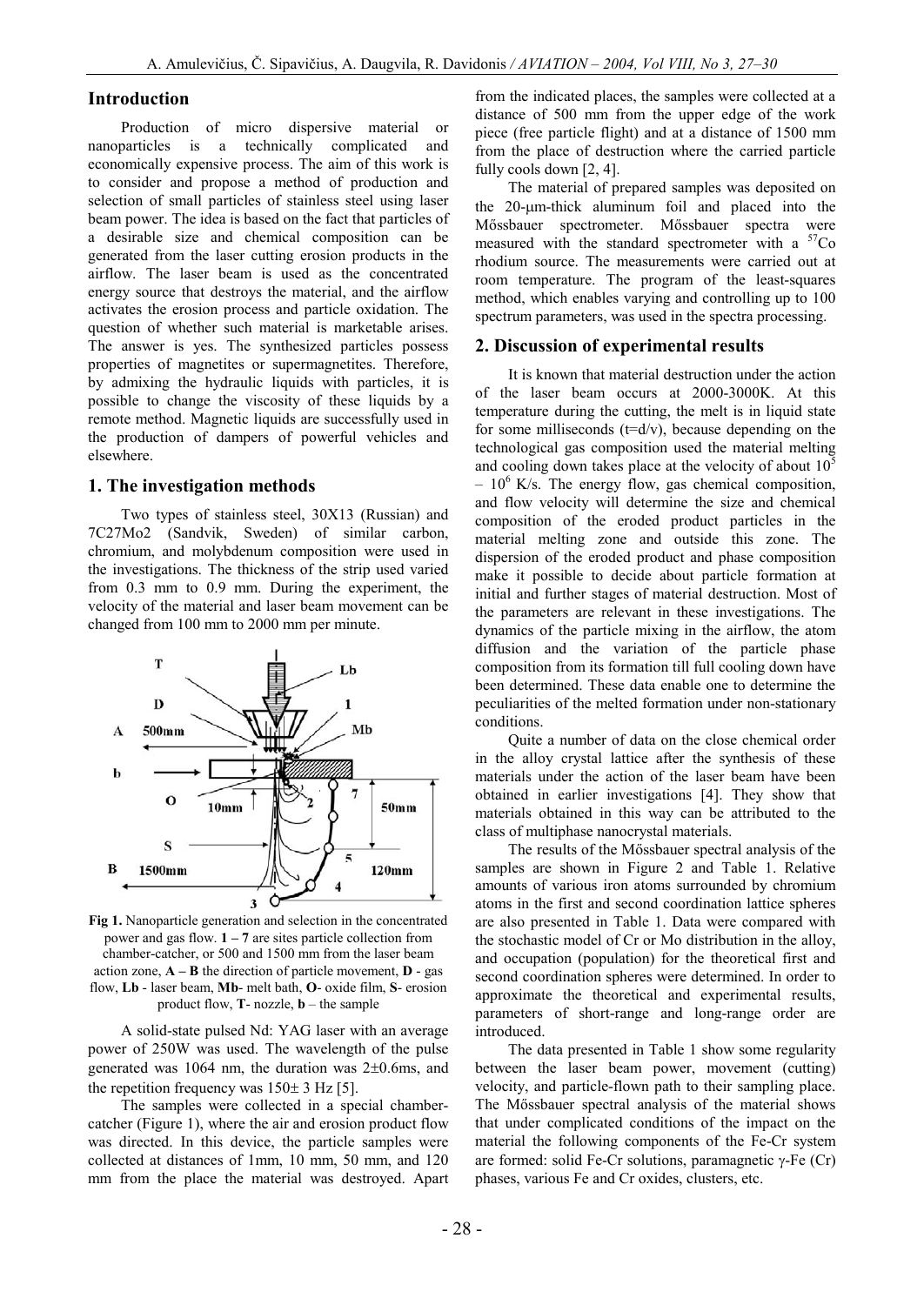

**Fig 2.** Mössbauer spectra of the samples. **a)** - erosion products collected from lower edge of the part, **b)** - erosion products collected at a distance of 500 mm from the cut zone

| Exsperiment | Superparamagnetic and<br>paramagnetic phase % | Magnetic FeCr<br>phase, $\%$ - Cr $\%$ | Magnetic<br>Fe <sub>3</sub> O <sub>4</sub> phase % | Magnetic<br>(FeCr) <sub>3</sub> O <sub>4</sub><br>phase % | Location     |
|-------------|-----------------------------------------------|----------------------------------------|----------------------------------------------------|-----------------------------------------------------------|--------------|
| $I-1$       | 16.56<br>$\gamma$ Fe(Cr)                      | $57.51 - 7.9$                          | 15.99                                              | 9.95                                                      | a            |
| $I - 2$     | 20.31<br>$\gamma \text{Fe(Cr)}$               | $66.03 - 9.0$                          | --                                                 | 3.69                                                      | $\mathbf c$  |
| $I - 3$     | 31.,88<br>$\gamma$ Fe(Cr)                     | $66.58 - 7.6$                          | $- -$                                              | 2.1                                                       | $\mathbf{c}$ |
| $I - 4$     | 45.44<br>$\gamma$ Fe(Cr)                      | $52.44 - 3.7$                          | 3.0                                                | 2.11                                                      |              |
| $I - 5$     | 69.04<br>$\gamma$ Fe(Cr)                      | $28.1 - 6.45$                          | <3.5                                               | 2.87                                                      | bottom       |
| $II - 1$    | 19.04<br>$\gamma$ Fe(Cr)                      | $17.5 - 5.4$                           | 46.8                                               | 16.85                                                     | e            |
| $II - 2$    | 26.13<br>$\gamma$ Fe(Cr)                      | 17.37                                  | 35.57                                              | 20.92                                                     | g            |
| $II - 3$    | 38.10<br>$\gamma$ Fe(Cr)                      | $25.85 - 7.8$                          | 25.57                                              | 10.47                                                     | b            |

**Table 1.** Phase composition of the samples

Notice: **a**- 10 mm **, b**- workpiece edge**, c**- 1 mm, **d**- 50 mm, **bottom** (chamber- catcher) - 120 mm, **e -** 500 mm, **g** - 1500 mm

The Mőssbauer spectral analysis enables one to observe certain regularities and to classify the collected samples into some groups. The data of some groups in Table 1 are compared to the data presented in our earlier works [2].

We attributed particles deposited on the upper cut edge and collected from the chamber-catcher wall at a distance of 1mm from the laser beam impact zone to the first group. The Fe-Cr magnetic phase (92-95%),  $\gamma$ -Fe (Cr) super magnetic phase  $(\sim 3.4\%)$ , and small (to  $4\%$ )  $Fe<sub>3</sub>O<sub>4</sub>$  magnetic phases prevail in the composition of the first group particles. However, in the particle, another phase ratio, which can be influenced by the chosen laser beam power and the gas flow pressure in front of the nozzle, is also possible. If we increase the gas pressure in front of the nozzle up to 5-6 bars, at the place of the action there will be excess of gas (air), intensive mixing of the melt in the cut zone will take place, and the particle surface will oxidize intensively even at the initial cutting phase stage. The surface of these particles consists of the  $Fe<sub>3</sub>O<sub>4</sub>$  magnetic phase and other Fe or Cr oxides. In this case, we will have the most favorable laser-cutting regime, which will be testified by easily mechanically cleaned particles of erosion products deposited on the cut edge. In case of the ideal choice of cutting parameters, erosion products are not formed on the lower edge of the work piece (Figure 3).



**Fig 3.** Scheme of erosion products deposited on the lower edge of the cut. 1- stainless steel band, 2- "icicle" form erosion products with prevailing super paramagnetic and magnetic FeCr phase in their composition, 3- "bubble" form erosion products with prevailing magnetic  $Fe<sub>3</sub>O<sub>4</sub>$  and  $(FeCr)<sub>3</sub>O<sub>4</sub>$  phase

Samples collected from the chamber-catcher bottom at a distance of 120 mm from the cut zone are attributed to the second group. These particles are formed in the intensive mixing zone of the melt, and by flying in the airflow they continue to oxidize. Therefore, particles, as a rule, consist mainly of the  $Fe<sub>3</sub>O<sub>4</sub>$  magnetic phase.